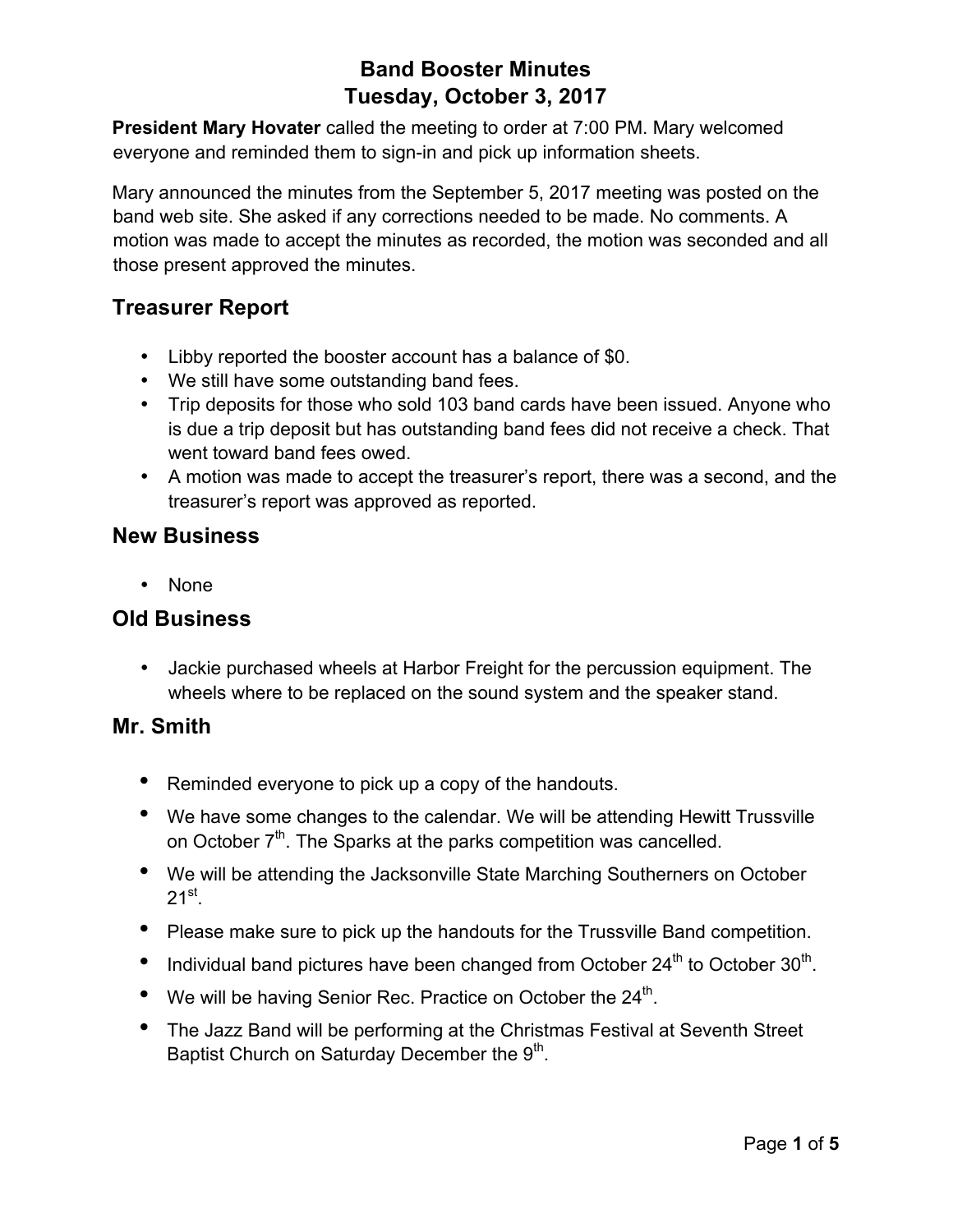- Mr. Smith posted an updated room list for the Orlando trip, due to some changes that needed to be made.
- Mr. Smith thanked everyone for helping with the band exhibition, including the band boosters for helping with the setup, concession stand workers, Pit Crew, Chaperones and anyone else who helped.
- Beginner band came to the ballgame and took part in the group huddle time before going on the field so they could experience what it would be like when they get to the high school band.
- Everyone needs to get the word out about our sixth-grade beginner band program how important it is to have the time to work with the kids in band starting in the  $6<sup>th</sup>$  grade.
- The Cullman Middle School band joined the CHS Band in the football stand to play the stand music togother at the homecoming game. I think everyone enjoyed the night together.
- We have a great leadership team this year. A special thanks to the leadership team.
- The Disney trip will be November  $11^{th} 15^{th}$ ; we always have a theme for each bus. This year they are Bus #1 Star Wars, Bus #2 Marvel, & Bus #3 Pixar.
- We will be wearing our uniforms when we march in the Disney Parade the park has a ruler that all bands that march in the parade wear their band uniforms.

#### **Mary**

- CHS Band members sold 4,923 band cards this year.
- Band card party will be at Rumors Deli on October 26, 2017 at 6:00 pm.
- Mr. Smith will post a list of all the band members that will be attending on the window just outside his office.
- CMS is now selling the band cards. The money the Middle School Band makes will help them with instruments or any purchases that will be made by CMS band.
- We still have show shirts and band booster's shirts to sell if anyone would like to purchase shirts.
- We need to have someone take over with Senior Recognition, because this will be Jackie's last year because her son will be graduating this year.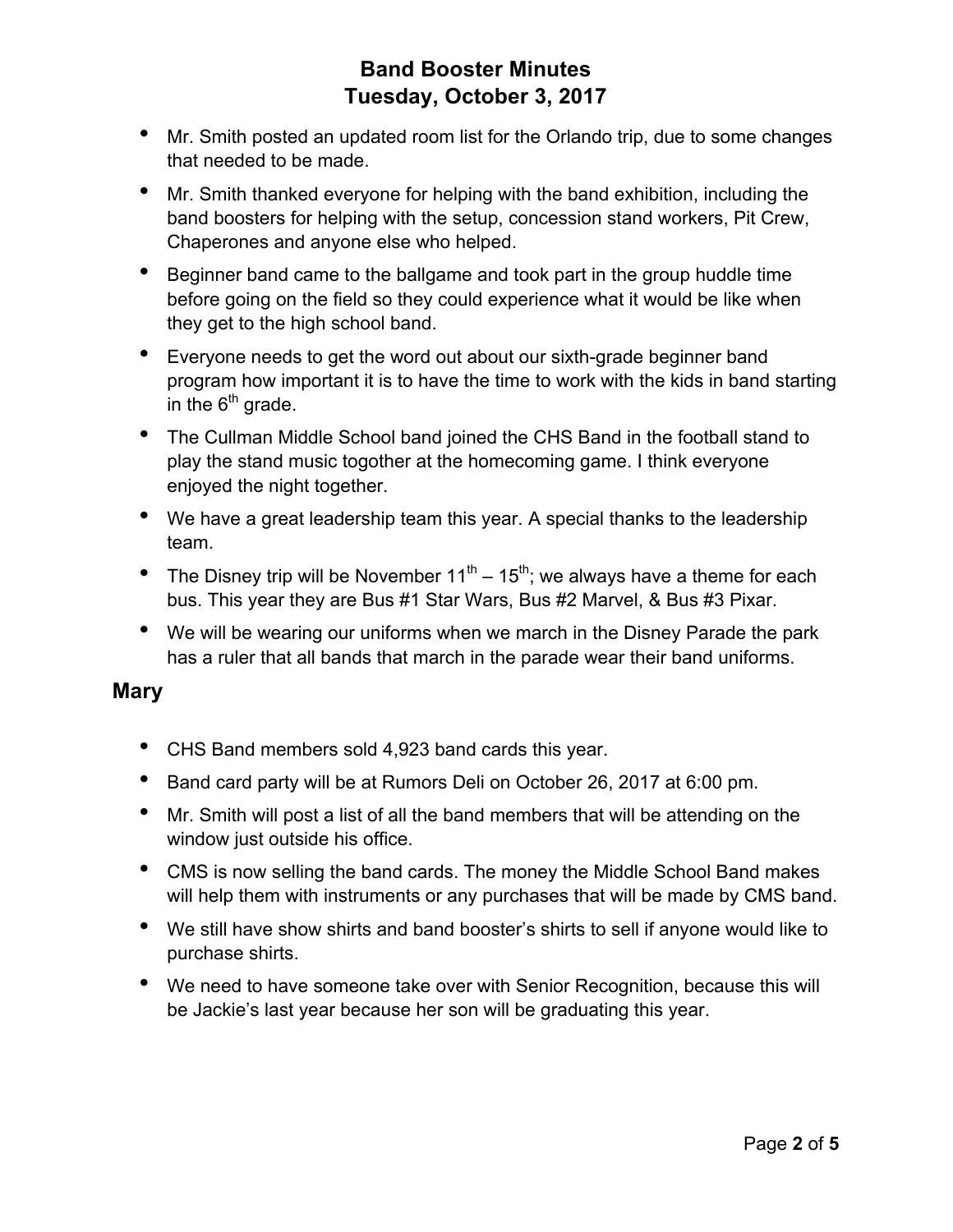## **Pit Crew**

• None

#### **Chaperones**

- Please let Jackie know if you want to go to Hewitt Trussville Saturday.
- Please make sure you eat breakfast or a late lunch before we leave Saturday. We will be performing around 2:00. The chaperones will be giving out chips, cookies, and water as a snack during warming up to go on the field. After we perform, you need to have money for supper at the stadium.

### **Concessions**

- Charlie Youmans mentioned that another person is needed to help with cooking before and during the football games. This is for the grilling area behind the concession stand.
- The big grill needs to have a grate repaired on it. The Fire Marshall came to the concession stand and inspected the grills. He said that one of the hoses needed to be replaced.
- Dawn Chambers said that she has a brother that works with Gander Outdoors and that if we needed repairs on the grill or to replace the gill that her brother could help with a possible discount.

## **Uniforms**

- Everything is going good in the uniform room. We have been sending the jackets to be cleaned about every three weeks.
- New Uniforms By starting this cleaning routine now, will help when the new uniforms come so the routine can be continued. This will help keep the new uniform jackets lasting and looking better for longer.
- We have hanging uniform bags to place the uniforms in before we go on the trip to Orlando.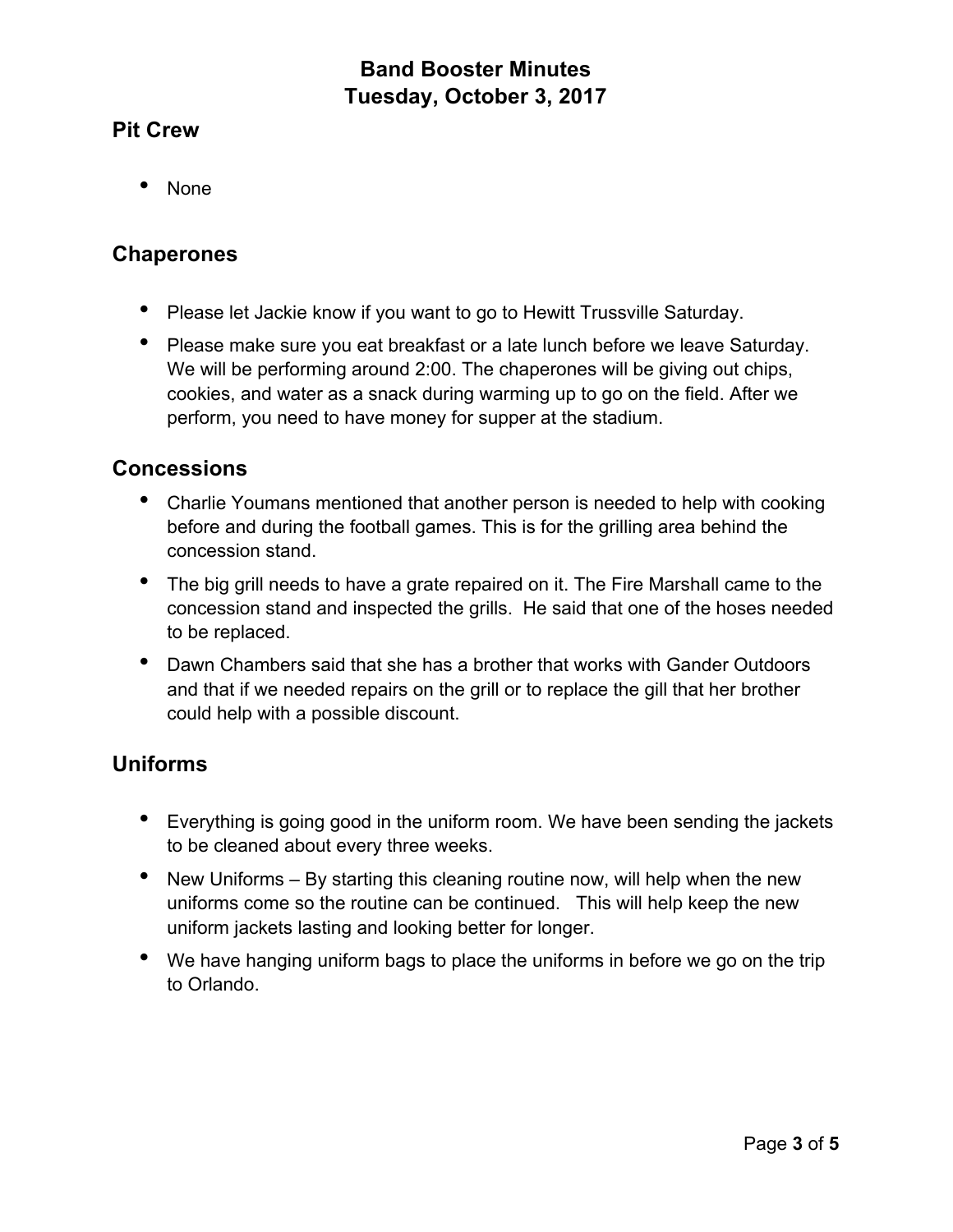## **Public Relations**

• No reports

## **Dance Line**

• No reports

## **Color Guard**

No reports

#### **Majorettes**

No reports

#### **Mrs. Bean**

- Mrs. Bean thanked the parents that have helped this year.
- Cullman Middle School is currently selling the band cards. Each CMS band member was given a letter l with the 10 cards. The letter must be signed by the parents and returned.
- A special thanks to Mrs. Smith for her help with the CMS Band this year.
- The Night at the Stadium with the CHS band was a great experience for the CMS Band everyone made them feel welcome.
- The Beginner Band is rolling right alone learning their music.
- We still only have the one bus that transports the sixth graders to East and West so it has made time short in the band room for the kids to learn music. We are really needing to have a second bus because the learn time is important for these kids.
- Hope everyone picked up a monthly calendar with the things that will be going on for the month of October.